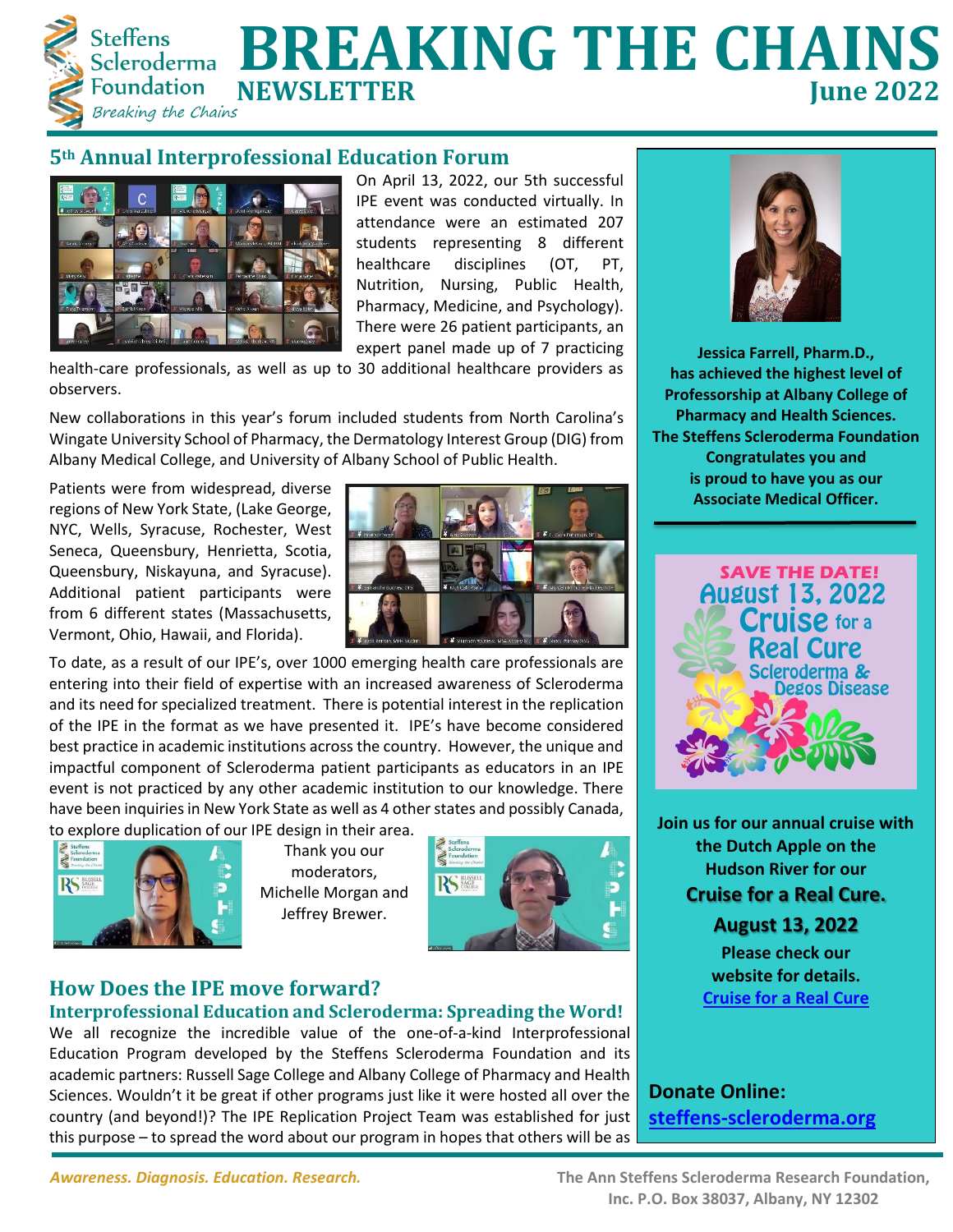

**Donate to Steffens Scleroderma Foundation** 

PO Box 38037, Albany, NY 12203 518-396-5580

**[Steffens-Scleroderma.org](about:blank)**

**Our mission** is to support and promote research toward treatment and cure of Scleroderma, Degos Disease, and other related disorders, to promote awareness and understanding of these disorders, especially among health-care professionals, and to encourage

enthusiastic about it as we are, and will create their own version. The project team core team, led by Steve Rosenblum and including Linda and Peter Meenan, Michelle Morgan, Jeffrey Brewer, Amy Gietzen, Heather Frenz, Hannah Bowen and Kerri Connolly (as well as Dr. Lee Shapiro in an advisory role), is taking a three-pronged approach to inspire replication of the IPE: Marketing, Tools and Financing – and there are subcommittees focused on each "prong".

#### **Marketing**

A first draft of a Marketing Plan was developed by Kerri Connolly, focused on reaching three target audiences:

**Patients and caregivers**, including the very active Scleroderma community, for example chapters of the National Scleroderma Foundation and other affinity groups.

**Academic institutions** – many of which have quite robust Interprofessional Education Programs today. We currently have two graduate level students who are doing research to identify the types of IPE and Scleroderma education currently being done by medical and allied healthcare programs. This will help us to identify schools which may be likely to embrace our IPE approach.



**Medical and healthcare community,** focusing especially on Scleroderma treatment centers. Once we have a good foundation in terms of the target audiences, we will work on developing materials and other strategic marketing tools, including the use of social media, journals, brochures and conference

presentations. There will be presentations about our IPE format at the European League Against Rheumatism (EULAR) conference in Copenhagen in June, the National Scleroderma Foundation in July, and the Canadian Scleroderma Conference in September.

#### **Tools**

The primary tool we are developing at the moment is an Interprofessional Education "how-to" guide we are calling the "eBook". This comprehensive overview of the IPE will be a key tool for those who wish to replicate the program locally. But it is not the only tool we plan to develop – we will also create training videos, online courses, and a database repository of potential IPE participants, including patients and expert speakers. All of these materials will be available through a new "microsite" specifically dedicated to the IPE, and hosted on the Steffens website. We also hope to establish a mentorship program to provide hands-on support when needed.

#### **Financing**

In order to successfully complete all of the above tasks, we will need to engage a number of additional resources such as graphic designers, editors and even legal counsel. We will also need to potentially extend our project team resources for several more years. Therefore, we are in an ongoing process of grant applications in order to fund these vital objectives. Grant monies would also allow us to provide seed money to other organizations to assist them in launching their own replica programs.



**Thank you all who ordered from our Flower Power fundraiser.** 

**Steffens Scleroderma Foundation raised \$512 with Flower Power Fundraising.**



**Save the date for our Fall Event October 28, 2022 Please go to our website for upcoming details. [Fall Fundraiser](about:blank)**